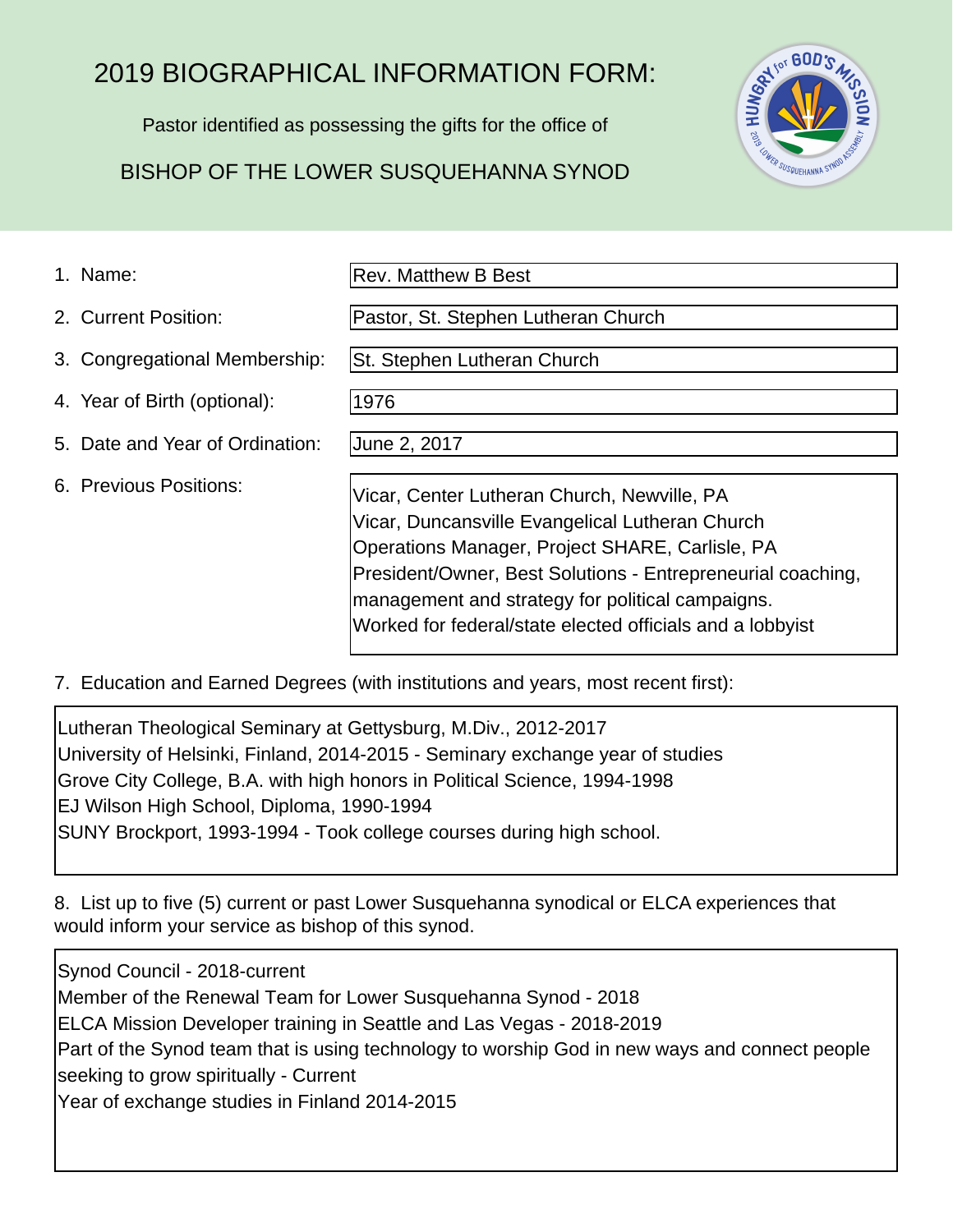9. List up to five (5) current or past community-related experiences that would inform your service as bishop of the Lower Susquehanna Synod.

Flying J ministry - working directly with the homeless and poor at Flying J truck stop to offer laundry, showers, a meal, and worship.

Chair of Emmaus Village - forming a non-profit to create a village of tiny homes in the West Shore to lift people out of poverty.

Participant in the Local Housing Options Team for Cumberland County (LHOT).

Organized homeless and low income summit in conjunction with Cumberland Valley School District Arkaios - a project designed to move people from living in motels to more permanent housing.

10. The document "A Bishop's Gifts for God's Mission" describes the leadership profile of a bishop for our synod. How do you see yourself embodying these attributes? (400 word maximum)

Last year I met Ebony at Flying J on one of our truck stop ministry nights where we do laundry with people, offer a shower, and eat a meal and worship with people who live in the parking lot. She was homeless and didn't trust anyone – why should she? The systems and people around her let her down too many times. When it was time for our meal at Denny's, Ebony was reluctant to join in, instead opting to sit at the end of the table by herself. Regardless, our folks kept inviting her to be a part of our meal. After several weeks, Ebony saw that we truly cared about her. She started willingly joining us for the meal. And it wasn't long after that Ebony was at the center of the table trying to draw others in who were reluctant. I will always remember her words in describing the meal – "This feels like family." This statement stopped me in my tracks and brought me to tears. Ebony is a story of transformation. That kind of transformation doesn't just happen on its own. It requires leadership, courage, caring, vision, trust, and more. Ebony's transformation was only possible because we had created an environment where trust could be nurtured, where people were empowered to make decisions and care for one another, and where the Gospel could be unleashed to do what it always does – transform lives. No one person can do it all themselves. It requires a community with a variety of gifts and talents. It requires trust. It requires vision. It requires faith. People who know me describe me as a visionary person, someone who is willing to try new things, and concerned with empowering the people around me. I am self-aware enough to know the areas where I am not gifted, but I can see others' gifts, tapping into them, lifting them in leadership, and empowering them as I am able. These attributes have served me well in the congregation and in life as we have seen new and existing ministries strengthen and grow. I would utilize these same attributes in the office of bishop for the benefit of our synod.

## 11. What do you see as the principal challenge to our synod in the next six (6) years and how will you address it? (400 word maximum)

Let's face it, we are afraid. Our offerings are far less than in the past. We aren't sure what to do. Will we have enough money to keep going? We have lost a significant percentage of our membership since the founding of the ELCA. Will the church survive? We have a shortage of pastors. What are we going to do? Will there even be a church to pass on to the next generation? John 20:19 states, "When it was evening on that day, the first day of the week, and the doors of the house where the disciples had met were locked for fear of the Jews, Jesus came and stood among them and said, 'Peace be with you.'" I think that in many ways, we are no different than the disciples who locked themselves in the house out of fear. Oh how we wish we could just lock ourselves in the church out of fear. But, just like the disciples, Jesus comes through the locked door anyway, gives us peace, and sends us out on a mission in spite of the fear. We are called by Jesus to this mission field – the Lower Susquehanna Synod – where we will continue to renew existing congregations and ministries and take holy risks in launching new mission in a variety of settings, empower people who have been traditionally marginalized, and be open to learning. We will intentionally lift up leaders who can assist our synod in understanding more fully the reality that exists around us so that we can make better decisions, build trust, and strengthen our Christ-centered communities. We will empower disciples to share the Good News of Jesus with our neighbors so that they will know that they are not alone in life's daily struggles. And lastly, we will face our fears head on together in faith and go out in mission knowing that the Holy Spirit goes with us.